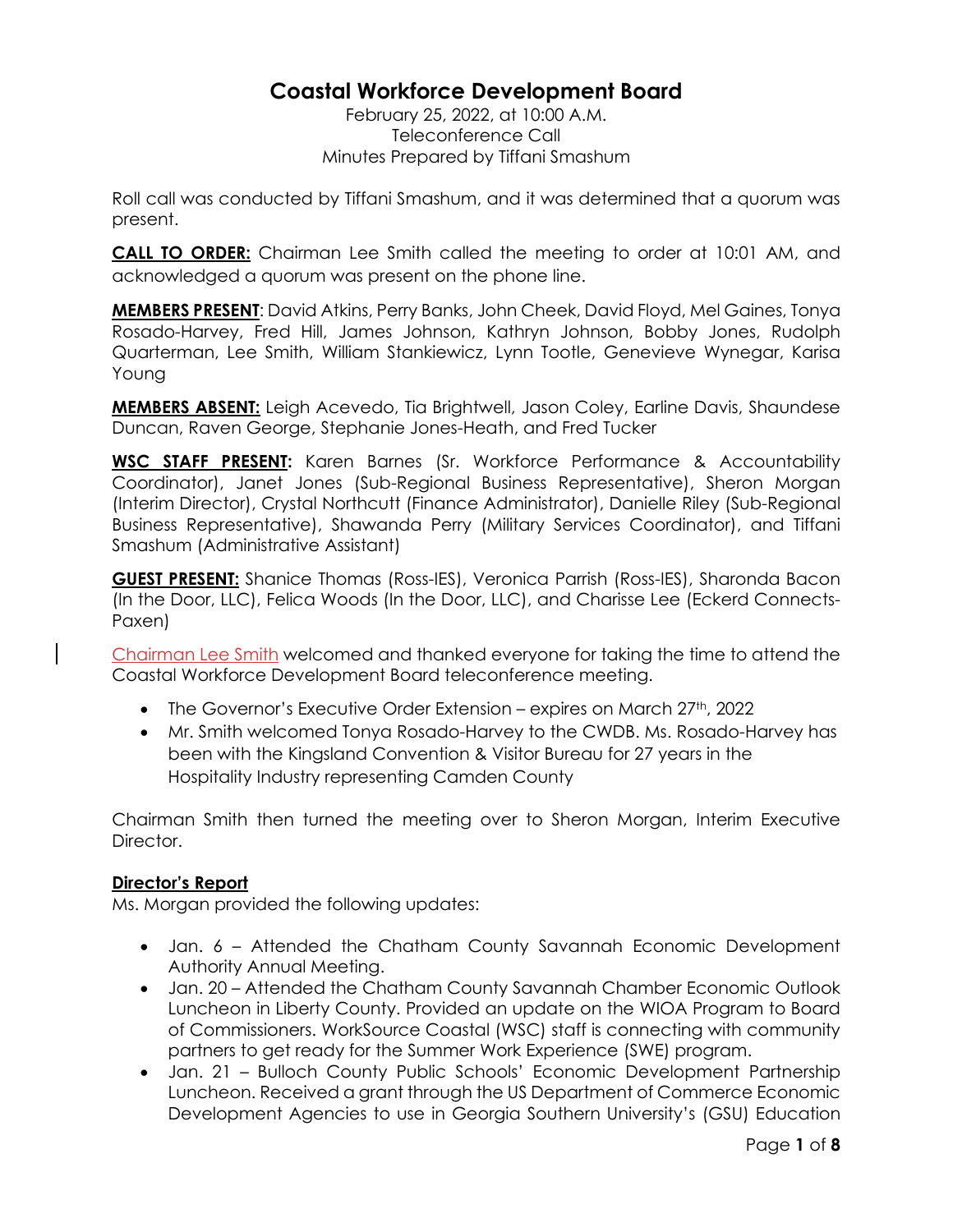Department. The grant will be used in their internship program. GSU graduate students will be working with students in the public school system to help them with their academics.

- The Workforce Alliance (TWA)-CareerSource North Florida, WorkSource South Georgia, and Northeast Alabama Works)
	- o Grant Opportunity submitted an application to US Dept. of Commerce-Economic Development Agency's for the Good Jobs Challenge with support from TCSG-OWD, Coastal Regional Commission, Maritime Time-After Hours, Outsource Logistics, etc.) CareerSource North Florida will be the lead on this grant and the funds will be distributed to us directly. The grant will focus on Transportation, Logistics and Warehouse Distribution.
	- o Presentations the Workforce Alliance has been asked to present at the Southeastern Employment & Training Association (SETA) in March of 2022 and the National Association of Workforce Boards Forum (NAWB) in April of 2022. The Alliance has been asked to do these presentations because of the partnership created across state/boundary lines.
- TCSG-Office of Workforce Development WorkSource Georgia Academy
	- o Ms. Morgan and Dr. Brent Stubbs, VP of Economic Development at Savannah Technical College will present the Fast Track Warehousing and Logistics Program this April.
- Georgia Workforce Leadership Association (GWLA) Meeting held on February 16<sup>th</sup> & 17<sup>th</sup>, 2022 there was a discussion on the recapture on program funds not expended by the Local Areas. The Chairmen of the Workforce Boards acted and voted that the grant funds not be recaptured; however, the final decision will made by the State Workforce Development Board (SWDB).

# **Questions/Answers:**

Mr. Bobby Jones asked Ms. Morgan what is the outlook that the State will or will not recapture the program funds? Ms. Morgan answered, the SWDB has an upcoming meeting and will discuss the recapture. The SWDB Chairman and Deputy Commissioner of TCSG-OWD was present during the GWLA meeting and the vote taken by the LWDAs Chairmen. After the vote several Area Directors and the GWLA Chairman stressed the impact and the importance of the State not to recapture.

Following her presentation, Ms. Morgan then turned the meeting over to Crystal Northcutt, WSC Finance Administrator for the Financial Status Report.

### **Financial Report**

Ms. Northcutt presented the PY20 & PY21 Formula Grants Overview, PY21 Other Grant Funding, and Individual Training Accounts & Supportive Services.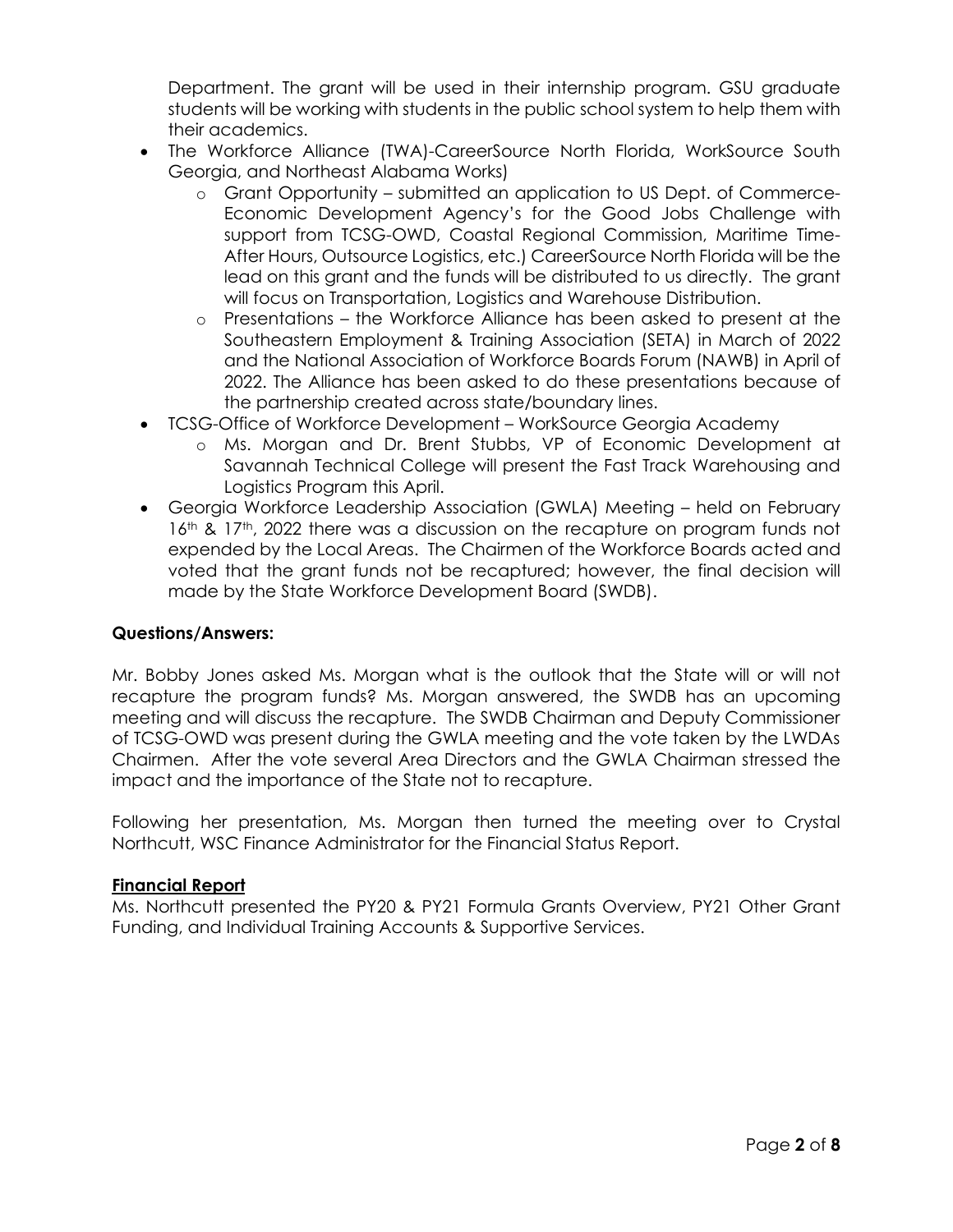## **PY20 Formula Grants Overview**

As of December 31, 2021 July 1, 2020 – June 30, 2022 100% Must be Spent by June 30, 2022



### **PY21 Formula Grants Overview**

As of September 30, 2021 July 1, 2021 – June 30, 2023 80% Must be Spent and/or Obligated by June 30, 2022



Ms. Northcutt stated by federal law 80% must be expended or obligated during the first year of the grant award. There was a large amount of carried over from PY20 that WSC is currently spending from before using PY21 grant funds. Area 19 will meet its 80%, with the upcoming sub-awards obligations starting in June 2022.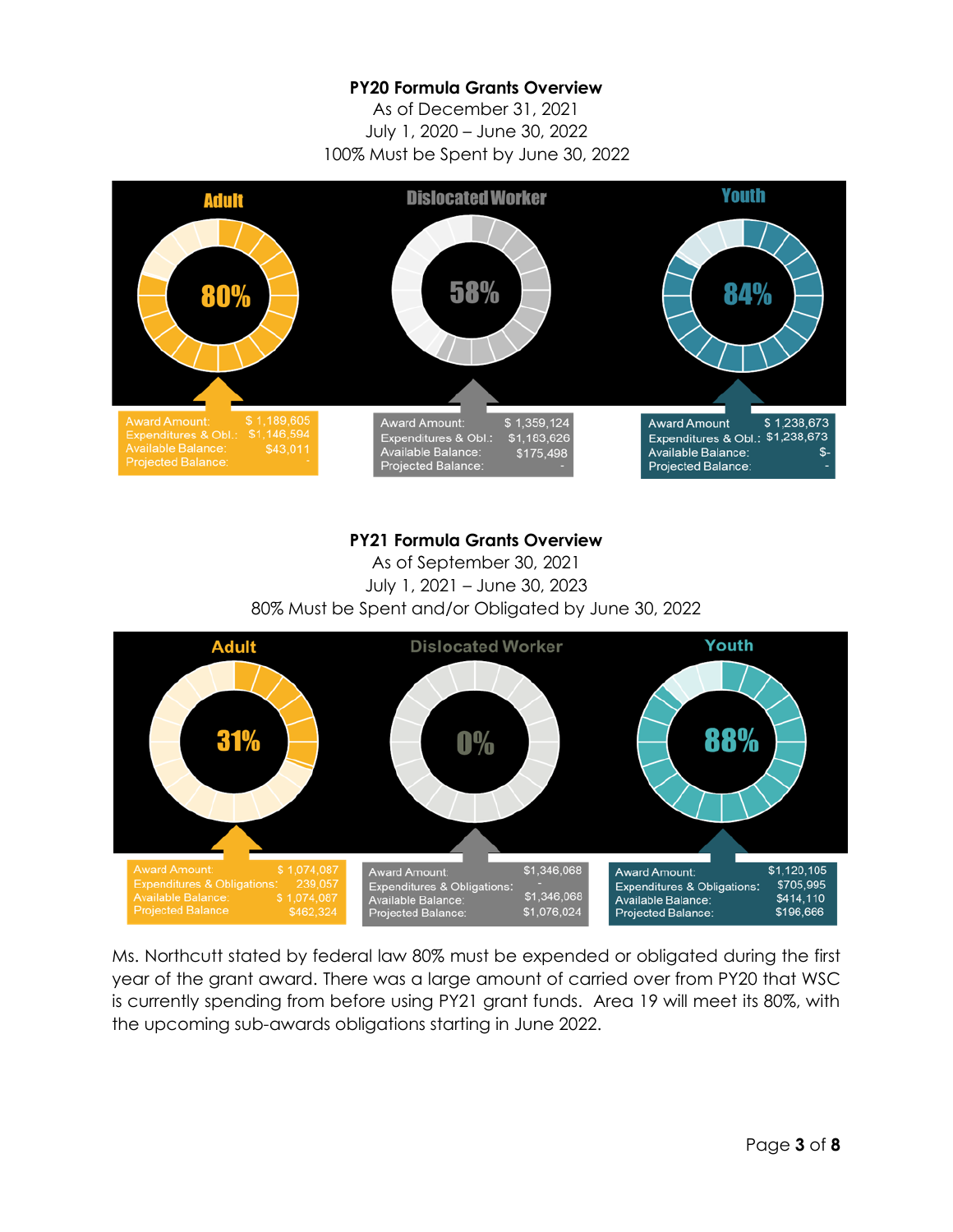# **PY21 Other Grant Funding**

| Grant                                      | <b>Grantor</b> | <b>Start</b><br><b>Date</b> | <b>End</b><br><b>Date</b> | <b>Award</b><br><b>Amount</b> | <b>Expended as</b><br>of September<br>30, 2021 | Balance   |
|--------------------------------------------|----------------|-----------------------------|---------------------------|-------------------------------|------------------------------------------------|-----------|
| COVID-19/NDWG-<br>Work Sites               | <b>TCSG</b>    | 4/13/2020                   | 3/31/2022                 | \$279,780                     | $\overline{0}$                                 | \$279,780 |
| COVID-19/NDWG-<br>Employment &<br>Training | <b>TCSG</b>    | 10/1/2020                   | 3/31/2022                 | \$745,497                     | \$41,417                                       | \$704,080 |
| <b>TOTAL</b>                               |                |                             |                           | \$1,025,277                   | \$41,417                                       | \$983,860 |

Ms. Northcutt stated WSC is allowed to expend the COVID-19 funds on Dislocated Workers. The COVID-19 grants have been extended to March 31, 2023.

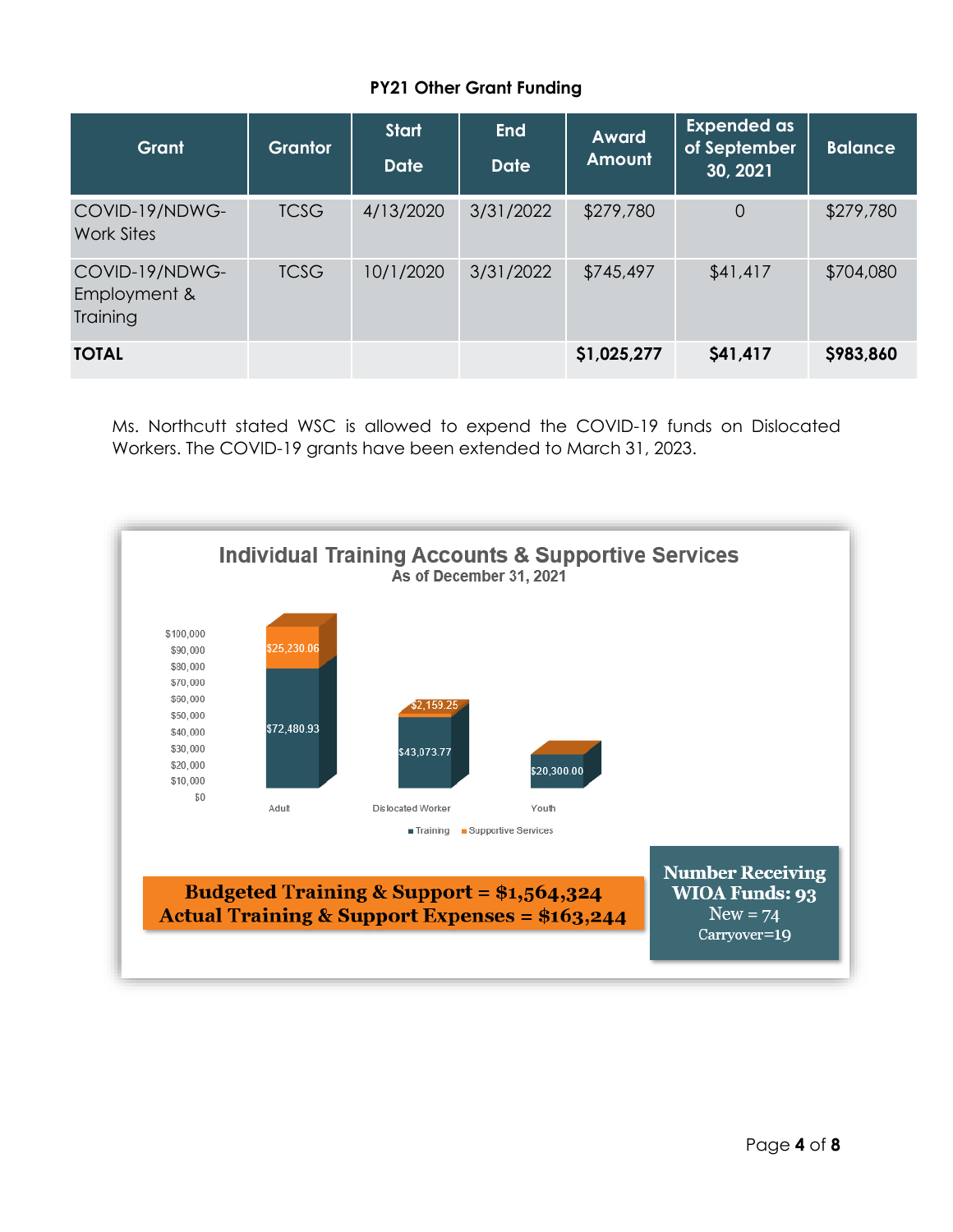

### **New IWT Employer Agreements**

| <b>Employer</b> | <b>Training</b>                             | <b>Amount County</b> | <b>Status</b>         |
|-----------------|---------------------------------------------|----------------------|-----------------------|
| Jody Jazz       | HAAS CNC Service Training   \$3,495 Chatham |                      | Starts in<br>February |

#### **New OJT Employer Agreements**

| <b>Employer</b>       | <b>Training</b>     | Amount            | <b>County</b> | <b>Status</b> |
|-----------------------|---------------------|-------------------|---------------|---------------|
| <b>Cardinal Glass</b> | On-the-Job Training | \$476,630 Bulloch |               | In Progress   |

After Ms. Northcutt's financial status reports, the Committees reported the following:

### **Committee Reports**

### **Economic Workforce Alignment:**

Mr. David Atkins, Committee Chair reported as follows: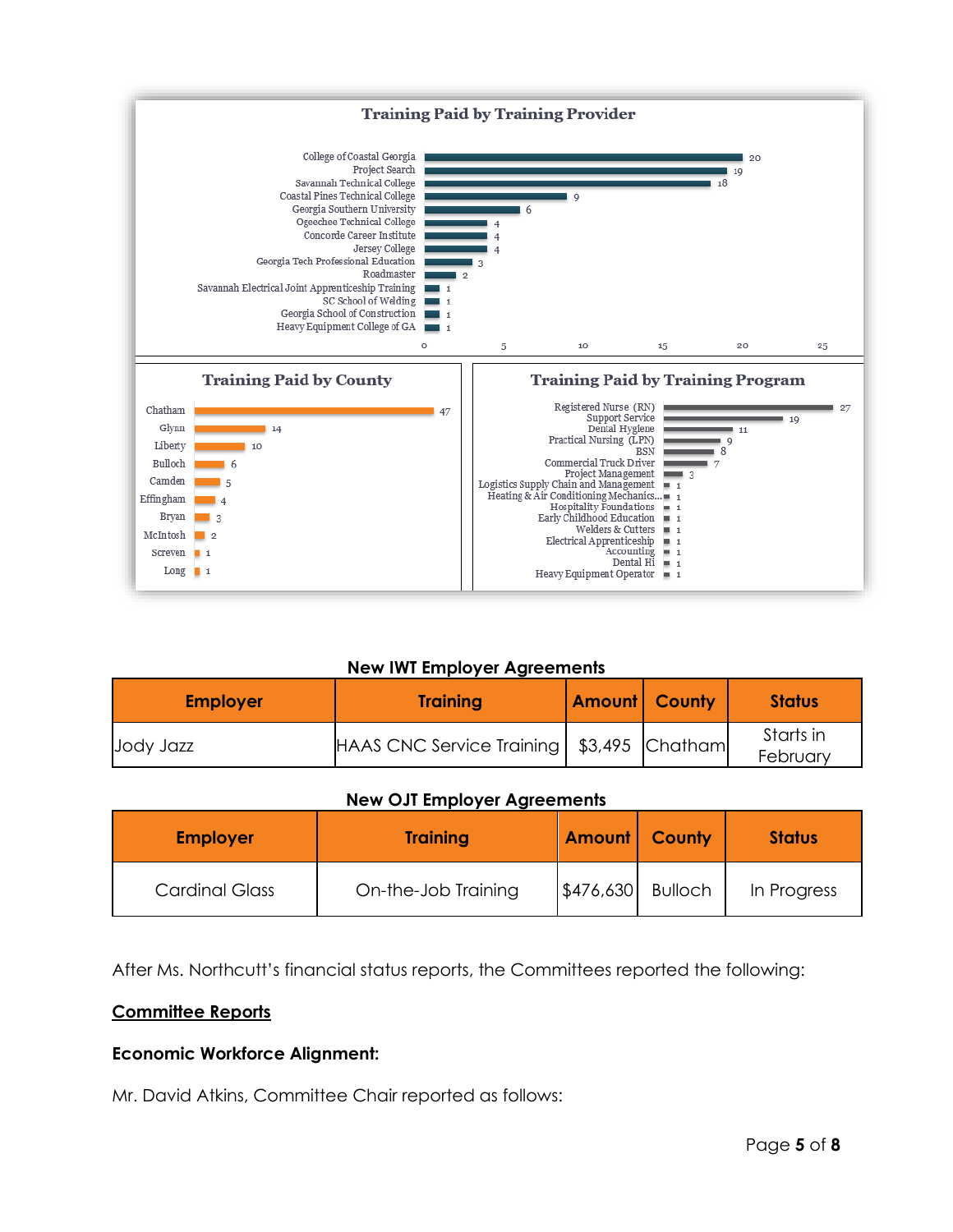- **On-The-Job Training (OJT) Policy:** This policy was updated to address changes made to the TCSG-OWD policy referring to the need for assessment and suitability for WIOA participants.
- **Confidentiality and Security Policy**: This policy was updated to add disaster recovery requirements for participant files per the TCSG-OWD policy.
- **Eligible Training Provider Application – Harambee House**: The following programs were submitted for recommendation to the TCSG-OWD ETPL: Environmental Health Worker Education & Job Training Program: 8-Week and 12-Week Courses
- **Eligible Training Provider Application – Coastal Pines Technical College**: The following programs were submitted for recommendation to the TCSG-OWD ETPL: Business and Customer Service Technology and Hospitality Operations Associate.
- **Eligible Training Provider Application – Savannah Technical College:** Tuition increase from \$1,500 to \$2,800 for the Warehouse & Logistics Fast Track Program that has become a part of the national **Heroes Make America** Program.

### **Next Meeting** – Postpone for a later date

### **Public Relations:**

Ms. Janet Jones, WSC Support Staff reported as follows:

- **College & Career Expo Funding Request** Be Pro Be Proud Trailer Tour for Bulloch County Schools. Approved for \$10,000 up to 3 years contingent on funding.
- **2022 Retreat -** June 22nd, 23rd, 24th, 2022 at Courtyard Residence Inn on Jekyll Island, GA.

**Next Meeting:** The next scheduled meeting TBD

**Next Meeting** – December 17, 2021, immediately following CWDB meeting via Conference Call

### **Youth Committee:**

Mr. David Floyd, Committee Chair reported as follows:

- **Expenditure Report** A review of the Expenditure Reports noted that 13% of the Youth Contractor budget has been expended.
- The PY21 Sub-awards Contractual 2<sup>nd</sup> Quarter expenditure requirement of 40% of total budget was not met.
	- o Bulloch, Effingham, Screven 11%
	- o Bryan, Liberty, Long 21%
	- o Chatham 15%
	- o Camden, Glynn, McIntosh 8%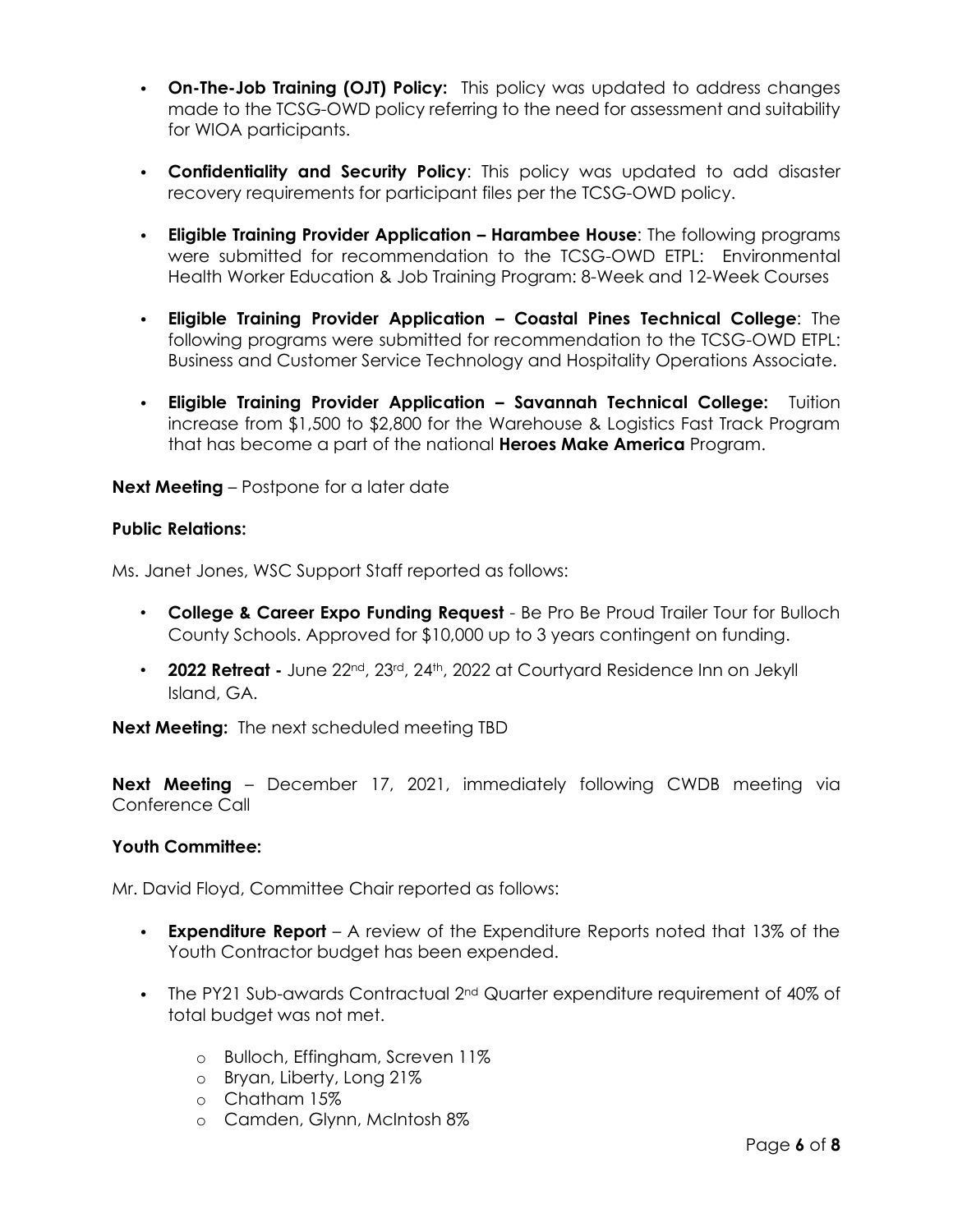• **Performance Report** – Tables below show the comparison of actual number served vs contracted number to be served for PY21 and the Unofficial 2nd Quarter Performance:

| Contractor     | <b>Percent Served</b> |
|----------------|-----------------------|
| $Ross - BES$   | 45%                   |
| $Ross - BLL$   | 59%                   |
| Ross-CGM       | 25%                   |
| Ross – Chatham | 73%                   |

| <b>PERFORMANCE MEASURES</b> |                                                   |                                |                              |                                        |                                            |
|-----------------------------|---------------------------------------------------|--------------------------------|------------------------------|----------------------------------------|--------------------------------------------|
| <b>Contractors</b>          | Q <sub>2</sub><br><b>Employment</b><br>/Education | Q4<br>Employment<br>/Education | Q2 Median<br><b>Earnings</b> | <b>Credential</b><br><b>Attainment</b> | <b>Measurable</b><br><b>Skills</b><br>Gain |
| $Ross - BES$                | 100%                                              | 66.7%                          | 93.7%                        | 66.7%                                  | 5%                                         |
| $Ross - BLL$                | 80%                                               | $0\%$                          | 93.7%                        | 0%                                     | 23%                                        |
| $Ross -$<br><b>Chatham</b>  | $0\%$                                             | 25%                            | 93.7%                        | 0%                                     | 16%                                        |
| <b>Eckerd - CGM</b>         | 92.3%                                             | 83.3%                          | 93.7%                        | 25%                                    | 37.5%                                      |

### • **Contractor Reports** –

- **Ross IES**
	- Ross has begun recruitment in all four sub-regions

| <b>Counties</b>                       | S/WEX | <b>GED</b> |
|---------------------------------------|-------|------------|
| <b>Bulloch, Effingham,</b><br>Screven |       |            |
| Bryan, Liberty, Long                  |       |            |
| Camden, Glynn,<br><b>McIntosh</b>     |       |            |
| <b>Chatham</b>                        |       |            |

**Next Meeting** - Friday, March 11, 2022, at 10:00 A.M. at the Richmond Hill City Center.

### **Consent Agenda:**

- o **CWDB Minutes**
	- **CWDB – December 2021**
- o **Committee Minutes**
	- **Executive Committee – November 2021**
	- **Youth Committee – November 2021**
	- **Economic & Workforce Alignment Committee – November 2021**